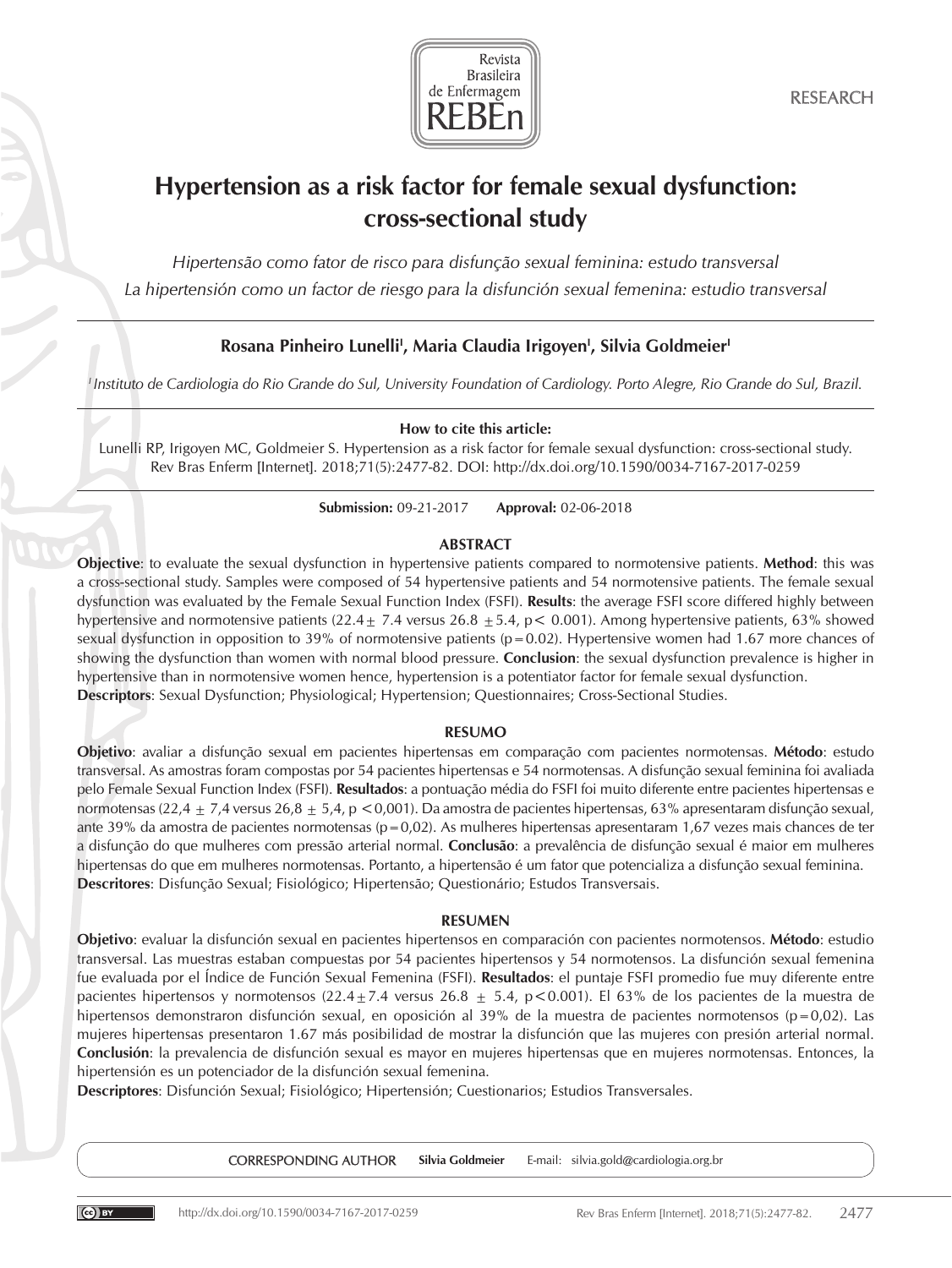# INTRODUCTION

According to the American Psychiatric Association, in the latest version of the Diagnostic and Statistical Manual of Mental Disorders (DSM-5), sexual dysfunctions are a heterogeneous group of general disorders characterized by a clinically significant disruption in a person's capacity to sexually respond or experience sexual pleasure. The female orgasmic disorder, the female sexual interest/arousal disorder and the disorder of the genito-pelvic pain/ penetration disorder are all part of female sexual dysfunctions(1).

The characteristics of Female Sexual Dysfunctions (FSD) range from instinctive alterations to the absence of stimulus concerning the phases of desire, arousal and orgasm. It is presented as a multidimensional problem involving desire disorders and psychophysiological changes; therefore, it may cause distress and interpersonal difficulties in women's lives. In the literature, there is data reporting that 49% of women in Brazil have FSD with an increasing level of FSD in pre- and postmenopausal periods(2). The *National Health and Social Life Survey* shows the sexual dysfunction affects 20-50% of women and is more common in women (43%) than in men (31%)(3). The prevalence of sexual dysfunction in 20 to 70-year-old women in mainland China was estimated at 29.7%<sup>(4)</sup>.

Data on the association of female and male sexual dysfunctions and cardiovascular diseases are alarming. According to the *Massachusetts Male Aging Study*, 52% of erectile dysfunction is directly related to coronary heart disease, diabetes, hypertension and drug consumption, and depression is inversely proportional to cholesterol. FSD and male dysfunction may be developed in association with comorbidities such as hypertension and cardiovascular disease<sup>(5)</sup>, in addition to other non-hormonal factors that cause progressive worsening of the sexual function. Among these factors, the most frequent are diabetes, a sedentary lifestyle, cigarette smoking and age > 50 years old. When it comes to the partner, some events are related, such as increased age, poor health, long relationships and adverse feelings<sup>(6)</sup>.

Sexual dysfunction is found in the general population and also in cardiac patients. In the literature, there are many studies concerning men, but very few concerning women. This means there is still a need for more studies with the purposes of firstly, encouraging women to verbalize on sexual function, and secondly, encouraging women to understand the diseases related to their sexual dysfunction.

Sexual dysfunction and hypertension may have consequences for the subjects' quality of life. It is appropriate to evaluate the sexual function of hypertensive women since, as mentioned above, studies addressing FSD related to hypertension are still scarce.

# **OBJECTIVE**

To evaluate the sexual function of hypertensive and normotensive women, comparing the scores of the two groups with socio-demographic variables.

# **METHOD**

#### Ethical aspects

The study complied with the requirements of the National Health Council Resolution 466/12. It was approved by the Ethics Committee in Local Research, and all participants signed the Informed Consent (IC) form.

#### Study design, location and period

This is a cross-sectional study. It was carried out from March 2011 through June 2012 in the Multidisciplinary Outpatient Clinic (MULTIHAS) at the Cardiology Institute, University of Cardiology Foundation, Rio Grande do Sul (IC-FUC).

#### Population or sample, inclusion and exclusion criteria

The study participants were female subjects monitored for hypertension diagnosis in the outpatient clinic, and normotensive voluntary female employees. Considering a prevalence of 57% of sexual dysfunction in normotensive women, 80% of power, a significance level of 5% and the expected higher prevalence of 25% in hypertensive patients, was used a sample of 54 hypertensive patients and 54 normotensive participants. The study was conducted by the researcher, who is a nurse and a member of the MULTIHAS, a multidisciplinary team consisting of a cardiologist, a nurse, a nutritionist, a psychologist and a physical therapist.

Participants were aged  $\geq$  18 years old, and were all supposed to have had an active sexual life in the previous four weeks before the trial. Non-sexually active women or female patients who had been hospitalized for over 30 days were excluded from the trial.

The sample was split into two groups: Hypertensive Group (HG) and Normotensive Group (NG). The HG was monitored at the MULTIHAS two days/week. On average, six patients were cared for on each day. The service was individualized and performed by a multidisciplinary team. The study in which the researcher made interviews was performed before the care of the team. The NG comprised normotensive employees from various sectors, such as nutrition, hygiene, clothing, administration and vocational school, whose activities were performed on the day shift. These subjects were separated by age and the research was explained to coordinators of each sector. After the employees' agreement and informed consent, the interview was performed.

#### Study protocol

In the interview was collected data on the following: use of medications, family history, presence of risk factors for cardiovascular disease (CVD) and menopause. Risk factors such as hypertension, sedentary lifestyle, cigarette smoking and obesity were classified according to the 2016 VII Brazilian Guidelines on Hypertension<sup> $(7)$ </sup>. The groups had their blood pressure (BP), weight and height measured before the questionnaire. The Omron HEM-705 device, validated by the Association for the Advancement of Medical Instrumentation (AAMI) and the British Hypertension Society (BHS), was used for BP measurements, following the rules of the VII Brazilian Guidelines on Hyperten $sion^{(7)}$ . For weight and height measurements, were used a scale and stadiometer validated by the National Institute of Metrology.

The previous four weeks of sexual function were assessed by the *Female Sexual Function Index* (FSFI) questionnaire, which is validated in English, and has been translated and validated for use with Portuguese-speaking patients. It has 19 questions grouped into six areas, as follows: sexual desire, sexual arousal,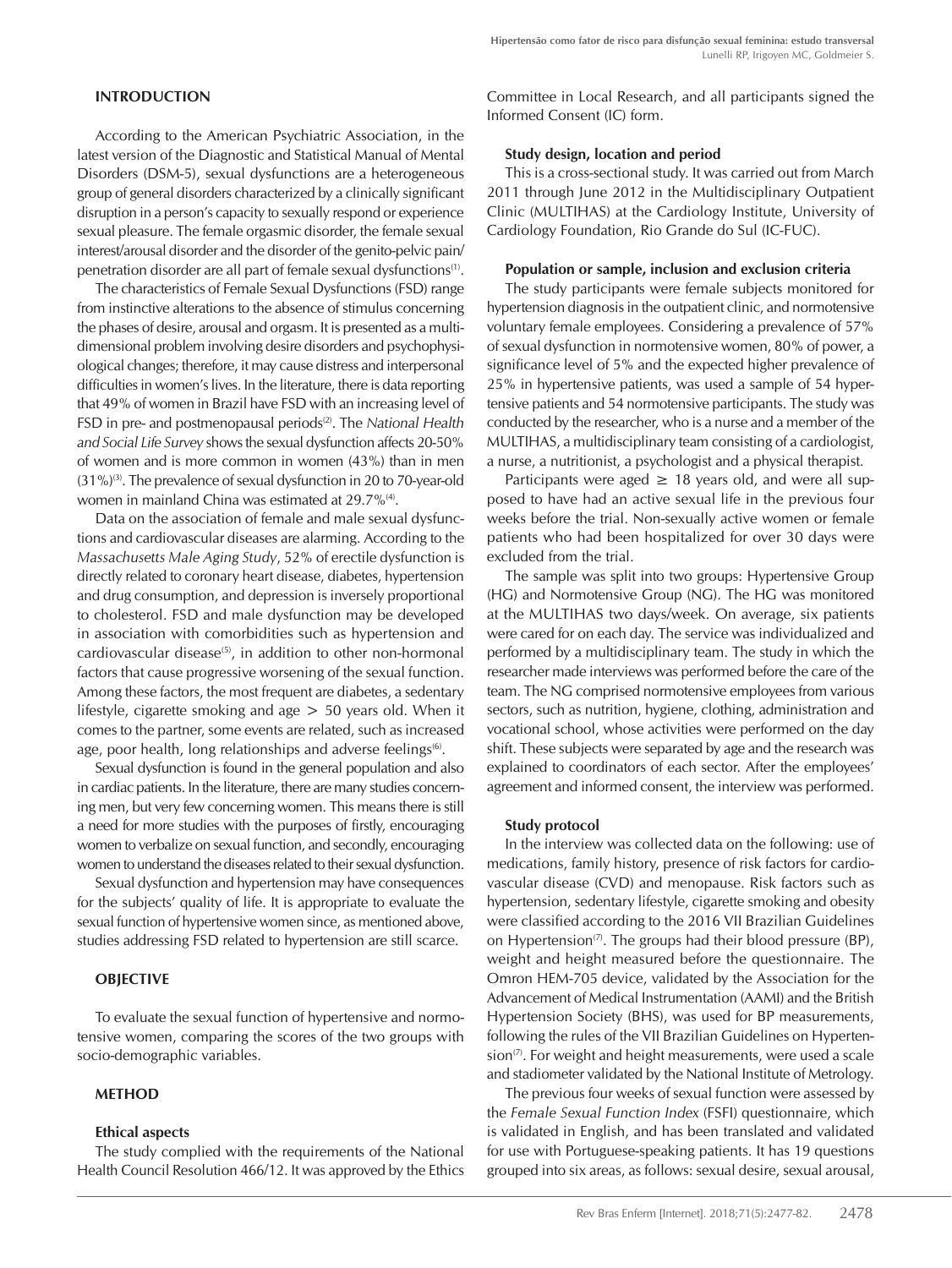vaginal lubrication, orgasm, sexual satisfaction, pain or discomfort. The score ranges from 2 to 36, whereas the lower the score the worse the sexual function. Women with scores  $\leq 26.5$  were considered as having sexual dysfunction<sup>(8)</sup>.

#### Analysis of results and statistics

The Statistical Package for Social Sciences (SPSS) software, version 19 was used for data analysis. Quantitative variables were expressed as mean and standard or median deviation and interquartile range. Qualitative variables were expressed as absolute and relative frequency. The chi-squared test was used for the association between the groups and qualitative variables, and the student's t test was used for the comparison between the groups and quantitative variables. The Pearson correlation coefficient was used for the correlation between quantitative variables and the scores of FSFI domains. Multivariate logistic regression was used based on the variables where there was a significant association with the presence of sexual dysfunction, considering that  $p \le 0.05$  was statistically significant.

### RESULTS

The total number of participants in the trial was 108 women, including 54 hypertensive (HG) individuals and 54 normotensive (NG) individuals. The average age in the HG was 49.2  $\pm$ 9.2 years old, and in the NG was  $49.0 \pm 9.6$  years old. The predominant ethnicity (self-declared) in both groups was white, representing 78% in the NG and 74% in the HG. The average levels of systolic blood pressure (SBP) and diastolic blood pressure (DBP) in the HG were 138.7  $\pm$  29.1 and 87.1  $\pm$  12.2. In the NG, the SBP and DBP levels were  $115.2 + 11.2$  and  $74.3$  $\pm$  7.5, respectively. In the HG, the period since hypertension diagnosis was seven years (average). Risk factors for CVD were predominant among women in the HG, with a positive family history ( $p = 0.006$ ), body mass index (BMI)  $p = 0.002$ ], dyslipidemia (p =  $0.001$ ) (Table 1).

Continuous variables are expressed as mean + standard deviation. Categorical variables are expressed as absolute frequency (n) and relative frequency (%); Chi-squared test, Student's t test. HG - Hypertensive Group; NG - Normotensive Group; SH - systemic hypertension; DM- Diabetes mellitus; BMI - body mass index; ACEI - Angiotensin-Converting Enzyme Inhibitors; DBP - diastolic blood pressure; SBP - systolic blood pressure.

Figure 1 shows the prevalence of female sexual dysfunction was 63% in the HG and 39% in the NG ( $p = 0.02$ ). Hypertensive subjects were 1.67 times more likely to have sexual dysfunction compared to normotensives. Multivariate analysis considered the following variables: age, group, and marital status. However, only the 'group' and 'age' variables (odds 2.92), remained in the adjusted model, in relation to controls with 1.92 times more chances to have the dysfunction when compared to hypertensive patients. The increase of one year in the age variable means an 8% higher chance of having sexual dysfunction (Table 2).

Average FSFI scores > 26.5 points mean absence of female sexual dysfunction, and average scores  $\leq 26.5$  points indicate presence of female sexual dysfunction.

Table 1 – Clinical and social demographic characteristics of the sample  $(N = 108)$ 

| <b>Clinical variables</b>                          | НG<br>$n$ (%)   | NG<br>$n$ (%)    | $\boldsymbol{p}$ |
|----------------------------------------------------|-----------------|------------------|------------------|
| Age (years old)                                    | $49.2 \pm 9.2$  | $49.0 \pm 9.6$   | 0.911            |
| Ethnicity: white                                   | 40(74)          | 42(78)           | 0.233            |
| Married                                            | 45(83)          | 38(70)           | 0.079            |
| Have children                                      | 51(94)          | 45(83)           | 0.126            |
| Schooling - years                                  | $7.8 + 3.6$     | $11.2 + 3.0$     | 0.001            |
| 1 minimum wage                                     | 35(65)          | 24(44)           | 0.007            |
| $\geq$ 3 minimum wages                             | 07(13)          | 14(26)           |                  |
| Average Systolic<br><b>Blood Pressure</b>          | $138.7 + 29.1$  | $115.2 \pm 11.2$ | 0.001            |
| Average Diastolic<br><b>Blood Pressure</b>         | $87.1 + 12.2$   | $74.3 + 7.5$     | 0.001            |
| Systemic Arterial<br><b>Hypertension Time</b>      | $07(3-15)$      |                  |                  |
| Body Mass Index                                    | $31.6 \pm 12.4$ | $25.7 \pm 5.6$   | 0.002            |
| Sedentary Life                                     | 37(68)          | 36(67)           | 1.000            |
| Cigarette Smokers                                  | 10(18)          | 16(30)           | 0.260            |
| <b>Family History</b>                              | 45(83)          | 31(57)           | 0.006            |
| Diabetes Mellitus                                  | 11(20)          | 02(04)           | 0.018            |
| Dyslipidemia                                       | 27(50)          | 06(11)           | 0.001            |
| Menopause                                          | 35(65)          | 36(67)           | 1.000            |
| Angiotensin-converting<br>enzyme inhibitors (ACEI) | 27(50)          |                  | 0.001            |
| <b>Diuretics</b>                                   | 32(60)          |                  | 0.001            |
| <b>B-blockers</b>                                  | 26(48)          |                  | 0.001            |
| Oral Contraceptives                                | 13(24)          | 06(11)           | 0.128            |

*Note: HG - Hypertensive Group; NG - Normotensive Group.*



*Note - \* X² test; HG - Hypertensive Group; NG - Normotensive Group.* Figure 1 – Prevalence of Female Sexual Dysfunction between HG and NG Groups

Table 2 – Multivariate logistic regression for female sexual dysfunction

| <b>Analysis</b> | Odds | CI 95%        |
|-----------------|------|---------------|
| НG              | 2.92 | $1.28 - 6.65$ |
| Age             | 1.08 | $1.03 - 1.14$ |

*Note - CI - Confidence interval; HG - Hypertensive Group.*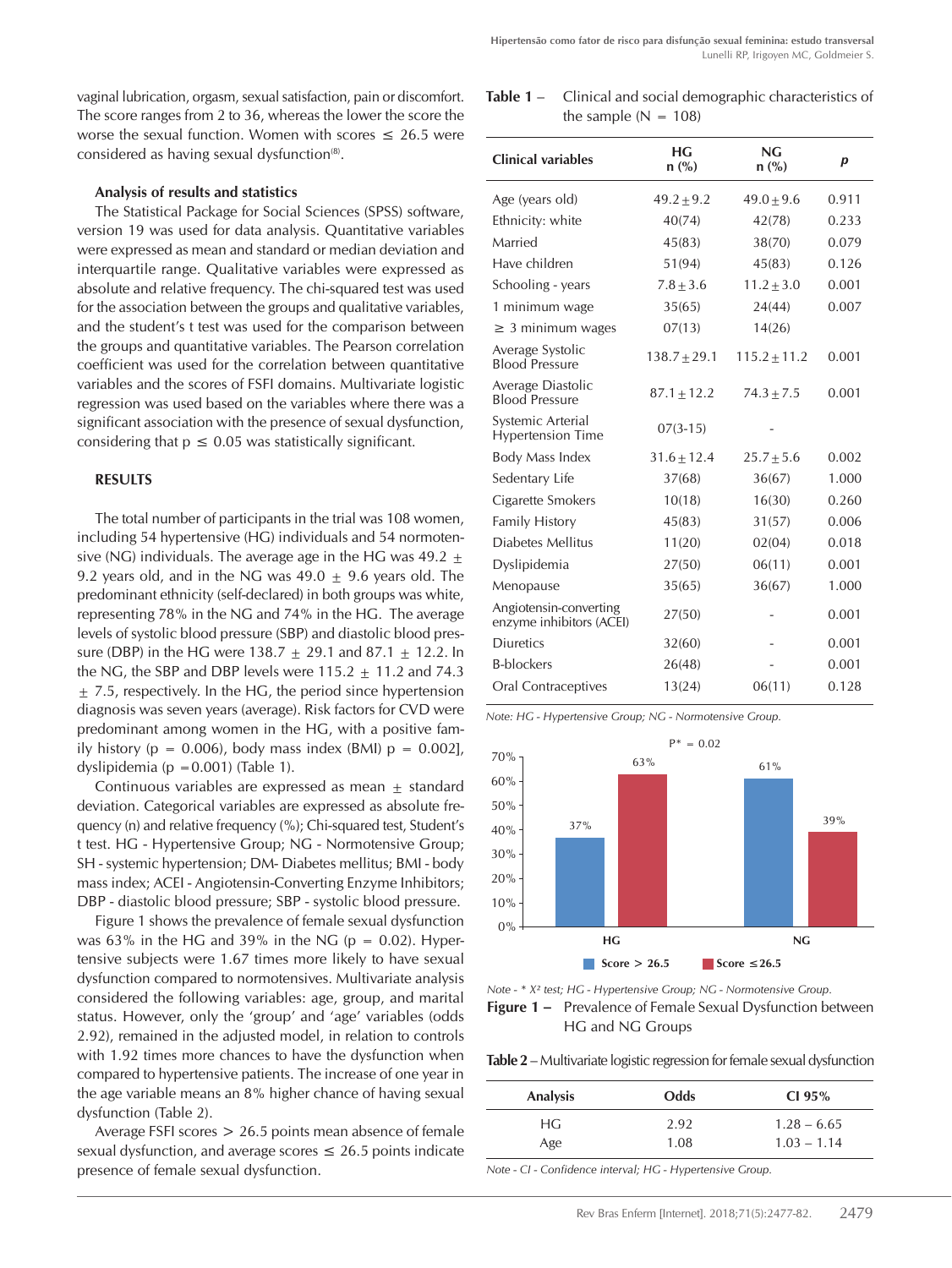The comparison between the scores of FSFI domains between groups has shown a significant difference ( $p < 0.005$ ) in five out of the six analyzed domains. The average FSFI score in hypertensive and normotensive subjects was, respectively, 22.4  $\pm$  7.4 versus 26. 8  $\pm$  5.4 (p < 0. 001) (Table 3).

Table 3 – Comparison between the means of Female Sexual Function Index variables in each group  $(N = 108)$ 

| <b>Variables</b> | HG(54)        | NG(54)        | $p^*$ |
|------------------|---------------|---------------|-------|
| Desire           | $2.98 + 1.15$ | $3.47 + 1.15$ | 0.030 |
| Excitement*      | $3.30 + 1.31$ | $4.13 + 1.14$ | 0.001 |
| Lubrication      | $3.94 + 1.70$ | $4.51 + 1.52$ | 0.069 |
| $Organ*$         | $3.91 + 1.51$ | $4.80 + 1.11$ | 0.001 |
| Satisfaction*    | $3.97 + 1.55$ | $4.71 + 1.26$ | 0.008 |
| Pain*            | $4.36 + 1.83$ | $5.14 + 1.17$ | 0.009 |
|                  |               |               |       |

*Note - \*Student's t test; HG - Hypertensive Group; NG - Normotensive Group.*

In the HG, sexual dysfunction prevailed in 69% of postmenopausal women and 53% of women at reproductive age, without an association between variables. In the NG, sexual dysfunction predominated in 50% of postmenopausal and only 17% of women at reproductive age.

In the HG, there was a correlation between schooling and the following domains: arousal, orgasm and satisfaction ( $p < 0.005$ ). In hypertensive patients, increasing age and the FSFI score were inversely correlated ( $r = -0.281$ ), similarly to normotensive subjects ( $r = -0.356$ ) with  $p < 0.005$ . In both groups, the marriage time and FSFI score were inversely correlated (Table 4).

In the HG, BMI was higher among patients with sexual dysfunction (32.6  $\pm$  14) than among patients without sexual dysfunction (30  $\pm$  6.8). In the NG, values were similar between patients with (25.5  $\pm$ 4.1) and without sexual dysfunction (25.8  $\pm$  6.5).

Sexual dysfunction was identified in a large number of patients using antihypertensive medication (diuretics, betablockers, inhibitors of angiotensin converting enzyme {ACE}, and calcium channel blockers).

#### **DISCUSSION**

Although not often studied, sexual dysfunction in hypertensive women is an outstanding factor concerning sexual issues. Data have shown a prevalence of 63% of FSD in hypertensive women and 39% in normotensive women. This means that hypertensive women are 1.67 times more likely to have sexual dysfunction compared to normotensives. Based on the FSFI, a similar study has found the presence of sexual dysfunction in 42.1% of hypertensive women and in 19.4% of normotensive women (odds ratio  $3.2$ )<sup>(9)</sup>. In a recent publication, hypertension appeared as a determining factor in FSD ( $p < 0.001$ )<sup>(10)</sup> for 90% of hypertensive women and 41% of normotensives. Likewise, another study by Okeahialam and Obeka, (2006)<sup>(11)</sup> confirmed the results of our trial. The Sexual Function (SF) has shown a significant role for accurately estimating the prevalence and incidence of sexual dysfunction (SD). Understanding that sexuality is a biological human function not limited to genitality, but to overall physicality is important, since it has unquestionable importance in individuals' quality of life(12).

Systemic arterial hypertension (SAH) causes serious damage to health. Moreover, it has a negative impact on female sexual response by causing vascular changes due to high BP levels. These elevated BP levels cause a decrease in the blood flow of the vagina and clitoris, which result in loss of the smooth muscle, and fibrous tissue development. As a consequence, the stiffening and sclerosis of cavernous arteries of the clitoris may interfere with the relaxation response and dilation occurring when there is sexual stimulation, hence causing vaginal dryness and dyspareunia<sup>(9)</sup>. TOMHS (1997) has also shown that hypertensive women had fewer orgasms, more frequent pain and reduced vaginal lubrication compared to normotensive women. In a comparative analysis with different populations, including hypertensive patients and by using a similar evaluation method, the authors suggested a relation between the high prevalence of female sexual dysfunction and the diagnosis of hypertension $(13-14)$ .

Our data is similar to the literature, which shows the negative influence of aging and menopause on the female sexual response, given that sexual dysfunction was predominantly present in hypertensive postmenopausal women and in normotensive ones (p

| Table 4 – Correlation between Female Sexual Function Index scores with the following variables: age, years of hypertension, |
|-----------------------------------------------------------------------------------------------------------------------------|
| schooling and marriage time between groups ( $N = 108$ )                                                                    |

|                    | <b>Groups</b>                                            |           |                         |                  |           |                  |                  |
|--------------------|----------------------------------------------------------|-----------|-------------------------|------------------|-----------|------------------|------------------|
|                    | $HG = 54$                                                |           |                         | $NG = 54$        |           |                  |                  |
| <b>FSFI</b> scores | <b>Years of Systemic</b><br><b>Arterial Hypertension</b> | Age       | <b>Marriage</b><br>time | <b>Schooling</b> | Age       | marriage<br>time | <b>Schooling</b> |
| Total              | 0.074                                                    | $-0.281*$ | $0.301*$                | $0.249*$         | $-0.356*$ | $-0.361*$        | 0.099            |
| Desire             | 0.218                                                    | $-0.285$  | $-0.385*$               | 0.128            | $-0.473$  | $-0.458*$        | $-0.082$         |
| Excitement         | 0.232                                                    | $-0.240$  | $-0.272$                | 0.302            | $-0.282$  | $-0.158$         | 0.182            |
| Lubrication        | 0.056                                                    | $-0.385$  | $-0.242$                | 0.144            | $-0.302$  | $-0.460*$        | 0.015            |
| Orgasm             | 0.189                                                    | $-0.186$  | $-0.157$                | 0.276            | $-0.135$  | $-0.138$         | 0.181            |
| Satisfaction       | 0.004                                                    | $-0.213$  | $-0.261$                | 0.274            | $-0.159$  | $-0.182$         | 0.223            |
| Pain               | $-0.156$                                                 | $-0.103$  | $-0.099$                | 0.169            | $-0.234$  | $-0.163$         | 0.023            |

*Note - Significant Correlation: p< 0.05; HG - Hypertensive Group; NG - Normotensive Group; FSFI - Female Sexual Function Index.*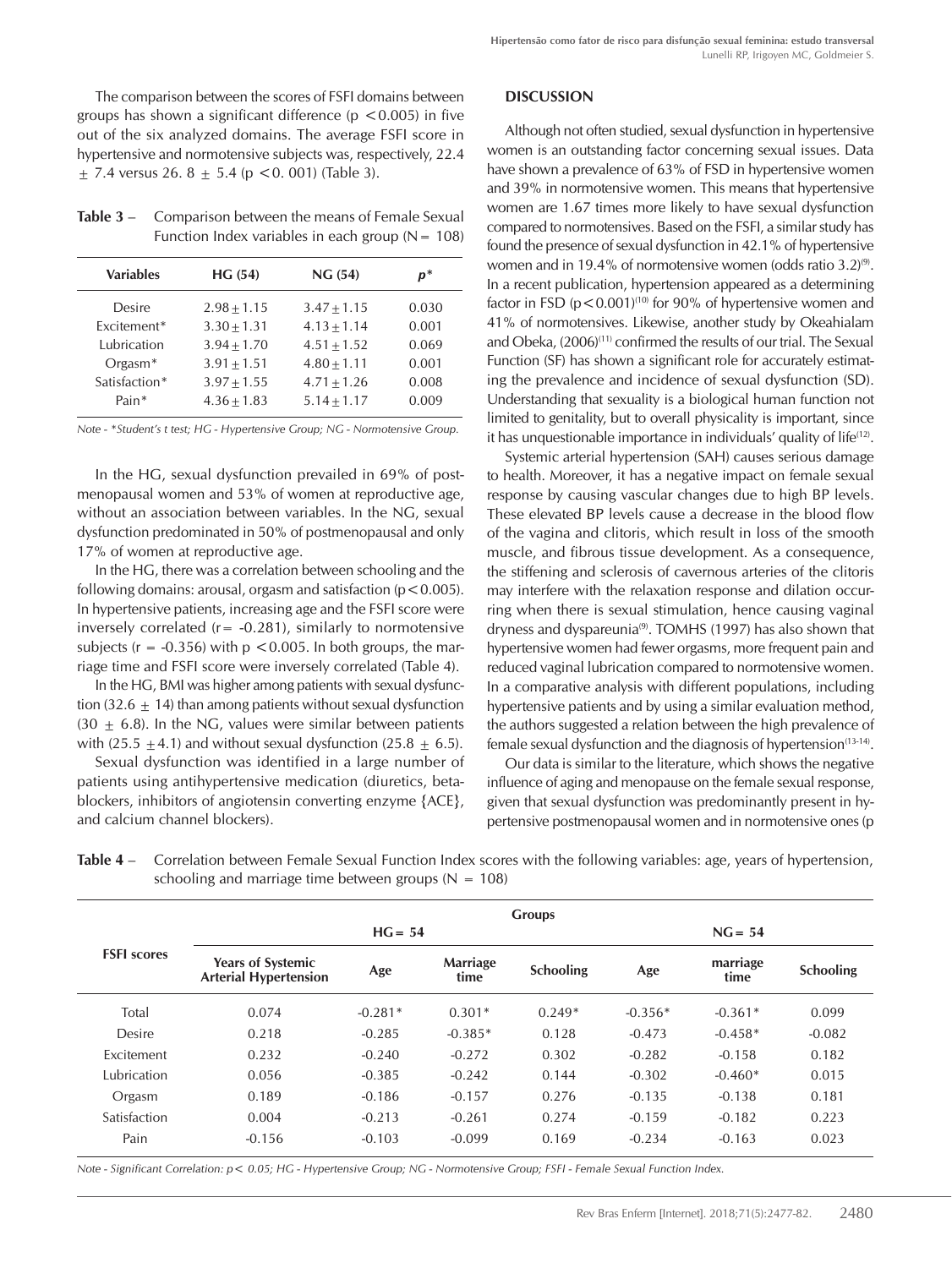$= 0.03$ ). Previous studies indicated that 42% to 86.5% of sexual complaints in menopausal women had a negative influence on FSD by causing a significant increase in dyspareunia and decrease of desire, libido and orgasm<sup>(13-17)</sup>. Systolic Blood Pressure Intervention Trial (SPRINT) is a multicenter randomized controlled trial. It indicates the association of use of hormone therapy with poorer sexual function scores [beta  $-3.42$   $(-6.74, -0.10)$ ,  $p = 0.044$ ]<sup>(18)</sup>. In recent studies, the average Female Sexual Function Index score was  $18.8 \pm 8.7$ , while the average total Sexual Quality of Life Questionnaire-Female score was  $72.7 \pm 13.7$ . Sexual dysfunction was found in 82% of the sample<sup> $(19)$ </sup>. There is need for more data in the literature concerning the symptoms of menopause with hypertension and their influence on sexual dysfunction. In this study, the results provide evidence of a correlation between age and sexual dysfunction in both groups, and it affected the sexual desire, vaginal lubrication, sex arousal and the total FSFI score in both groups.

In the HG, there was a direct correlation between high educational level with an increasing FSFI score by characterizing a reduced FSD ( $p = 0.009$ ), as demonstrated in similar studies by Kütmec et al. (2011) ( $p = 0.001$ )<sup>(10)</sup> and Zhang et al. (2017)<sup>(4)</sup>.

Although long-term relationships may appear to bring stable conditions, our study has shown a correlation between long-term relationships and decreased desire, decreased vaginal lubrication, and decreased FSFI scores in both groups of patients. A similar survey in the 80s showed a 50% reduction in the frequency of orgasm in the first year of marriage, a further reduction of 50%, and decreased desire after 20 years of marriage<sup>(20)</sup>. According to Fisher et al. (2002), intercourse is motivated by the instinctive predisposition, in which passion is the driving element and a daily relationship can diminish it or even extinguish  $it(21)$ . A study with functional magnetic resonance imaging (MRI) has shown the brain areas activated in women in love are different from those activated in women in long-term relationships with the same partner $(22)$ .

A similar finding by Silva et al (2010) with no statistical significance has shown that some hypertensive patients with sexual dysfunction were obese<sup>(23)</sup>. Other studies have also shown obese hypertensive women with sexual dysfunction presented a decreased FSFI score with negative impact on their sexuality<sup>(10)</sup>.

No significant difference was found when analyzing the use of antihypertensive drugs in women with sexual dysfunction. However, when evaluating the use of diuretics, beta-blockers, angiotensin converting enzyme inhibitors (ACEI) and calcium channel blockers, there was sexual dysfunction in the group of hypertensive women. These data corroborate some studies by Doumas et al, (2006), in which hypertensive postmenopausal women in continuous use of antihypertensive drugs had their sexual function affected<sup>(24)</sup>. In 2012, a Chinese study with hypertensive women evaluated the combination of antihypertensive drugs, and suggested that *felodipine* and *irbesartan* improved the sexual function<sup>(25)</sup>.

#### Limitations of the study

Some limitations of this study are worth being mentioned. As this was a cross-sectional study, causalities could not be attributed to the associations found in this experiment. Moreover, the difficulty in pairing both groups prevented the assessment of the psychological factors involved. Furthermore, it was impossible to evaluate the influence of the hypotensive drug class on women with FSD.

#### Contributions to the area of nursing and public health

The findings in this trial are important for providing greater knowledge and understanding on the influence of hypertension and its effects on female sexual dysfunction. Hypertension plays an important role in female sexual dysfunction. The FSFI scores show that FSD is greater in hypertensive women rather than in normotensive. Although the results have some limitations, as mentioned above, they do not differ from national and international data, which are consistent with our findings. The correct interpretation of results may help with the understanding and interest in the treatment of sexual dysfunction in hypertensive women in different healthcare areas.

## **CONCLUSION**

Hypertension plays an important role in female sexual dysfunction. The FSFI scores show that FSD is greater in hypertensive women than in normotensive. Although the results have some limitations, as mentioned above, they do not differ from national and international data, which are consistent with our findings. The correct interpretation of results may help with the understanding and interest in the treatment of sexual dysfunction in hypertensive women.

#### **REFERENCES**

- 1. American Psychiatric Association. Manual diagnóstico e estatístico de transtornos mentais: DSM-5. 5ª ed. 2014.
- 2. Abdo CH, Oliveira WM Jr, Moreira ED Jr, Fittipaldi JA. Prevalence of sexual dysfunction and correlated conditions in a sample of Brazilian Women: results of the Brazilian study on sexual behavior (BSSB). Int J Impot Res[Internet]. 2004[cited 2016 Jul 10];16(2):160-6. Available from: https://www.nature.com/articles/3901198
- 3. Laumann EO, Paik A, Rosen R. Sexual dysfunction in the United States: prevalence and predictors. JAMA[Internet]. 1999[cited 2016 Jul 10];281(13):537-44. Available from: https://jamanetwork.com/journals/jama/fullarticle/188762
- 4. Zhang C, Tong J, Zhu L, Zhang L, Xu T, Lang J, et al. A population-based epidemiologic study of female sexual dysfunction risk in Mainland China: prevalence and predictors. J Sex Med[Internet]. 2017[cited 2017 Jun 19];14(11):1348-56. Available from: https:// linkinghub.elsevier.com/retrieve/pii/S1743-6095(17)31393-0
- 5. Johannes CB, Araujo AB, Feldman HA, Derby CA, Kleinman KP, McKinlay JB. Incidence of erectile dysfunction in men 40 to 69 years old: longitudinal results from The Massachusetts Male Aging Study. J Urol[Internet]. 2000[cited 2016 Jul 10];163(2):460-3.